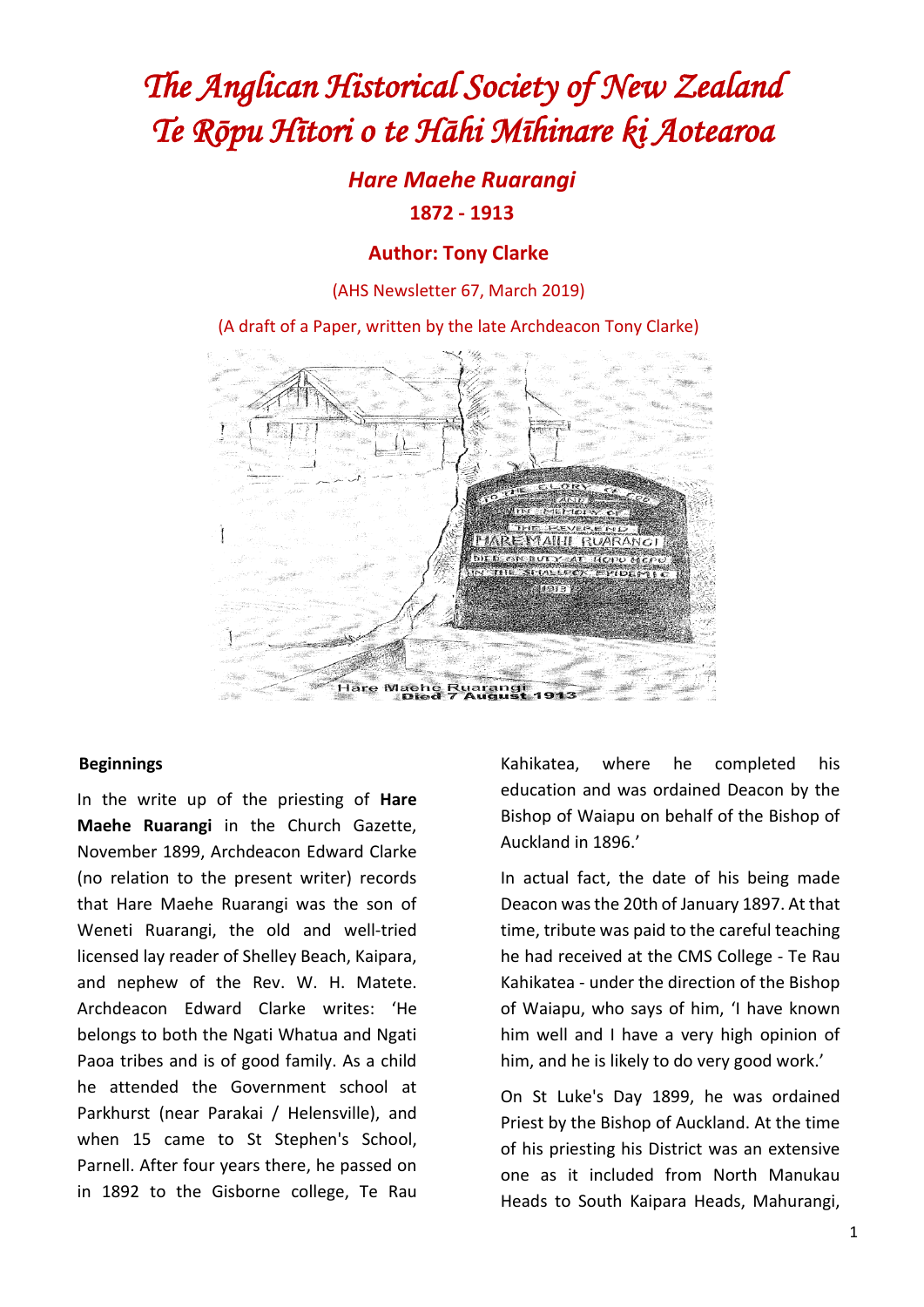Orakei and Waiheke. Under his influence several parties of the different forms of Hauhauism renounced their errors and gladly received his ministrations. In fact, there were none to oppose him.

On February 3rd, 1901, his first wife passed to her rest and on 21st October 1901 he was among those who attended a Quiet Day at Bishop's Court. In December 1901, the Rev. H. M. Ruarangi was appointed to the charge of the District of Whangarei in place of the Rev. Wiremu Te Waha. In July 1902 he took part in a choral service at Christ Church, Whangarei.

#### **Missionary in Waikato**

In November 1903 it was announced that the Rev. C. Marsh (Ruarangi) would be appointed to the mission staff at Taupiri and in December 1903 an appeal was made for money to add a large room for the twofold purpose of affording accommodation for the holding of services and of providing for the proposed increase in mission staff to help the Priest-in-Charge of the Huntly-Ngaruawahia District, Rev. Nikora Tautau, who was a very popular Māori priest seen as doing splendid work in the face of great difficulties.

Māori in this District had been grossly neglected in the past and the majority were proselytised by the Mormons. Mr Tautau, however, by dint of hard and devoted work had already secured a large following. In December 1904, it was recorded that the former church at Taupiri would be provided for Hopuhopu and an appeal was made for a new roof.

#### **Parawai**

On 2 December 1905, Hare Maehe Ruarangi became minister at Parawai, a suburb of Thames. He ministered at the Parawai Church and on the Coromandel Peninsular until 1910, when he went to Kaikohe (see in

the obituary, some account of his work there).

#### **Hopuhopu**

In 1912/13 he returned to the Huntly area as a curate for Māori work to the vicar of Huntly, taking services in places like Taniwha and Rangiriri. At Taniwha it was recorded that it was the first service for 27 years. During that service he baptised eight children.

In the Trust Board Minutes of April and May 1913 there was some discussion about clearing the section occupied by Ruarangi of noxious weeds and there was a lease granted to a Mr Graham of part of the land occupied by Ruarangi at that stage. Ruarangi surrendered the lease of about 4½ acres at £1 per annum.

At this stage throughout New Zealand there was a smallpox epidemic. During the epidemic, the practice was to place those suffering from smallpox in camps. Hopuhopu was one of these camps for Māori sufferers of the disease. At the same time there were two or three other camps within the Hamilton Borough for the Pakeha sufferers.

In 1913, the Rev. Hare Maehe Ruarangi was stricken down in ministering to his people during the smallpox epidemic. He was buried beside the little mission church at Hopuhopu, a church that had been a recognisable landmark for many years. The grave was marked by a simple mound. In 1914, the house where Hare Maehe Ruarangi died was destroyed by fire on the recommendation of Dr Valentine. This was a standard precaution for any building where people had died of smallpox.

In 1917, a considerable monument was made to mark his grave more significantly. Both local and Māori people interested themselves in the matter, collecting money and arranging for the erection of a suitable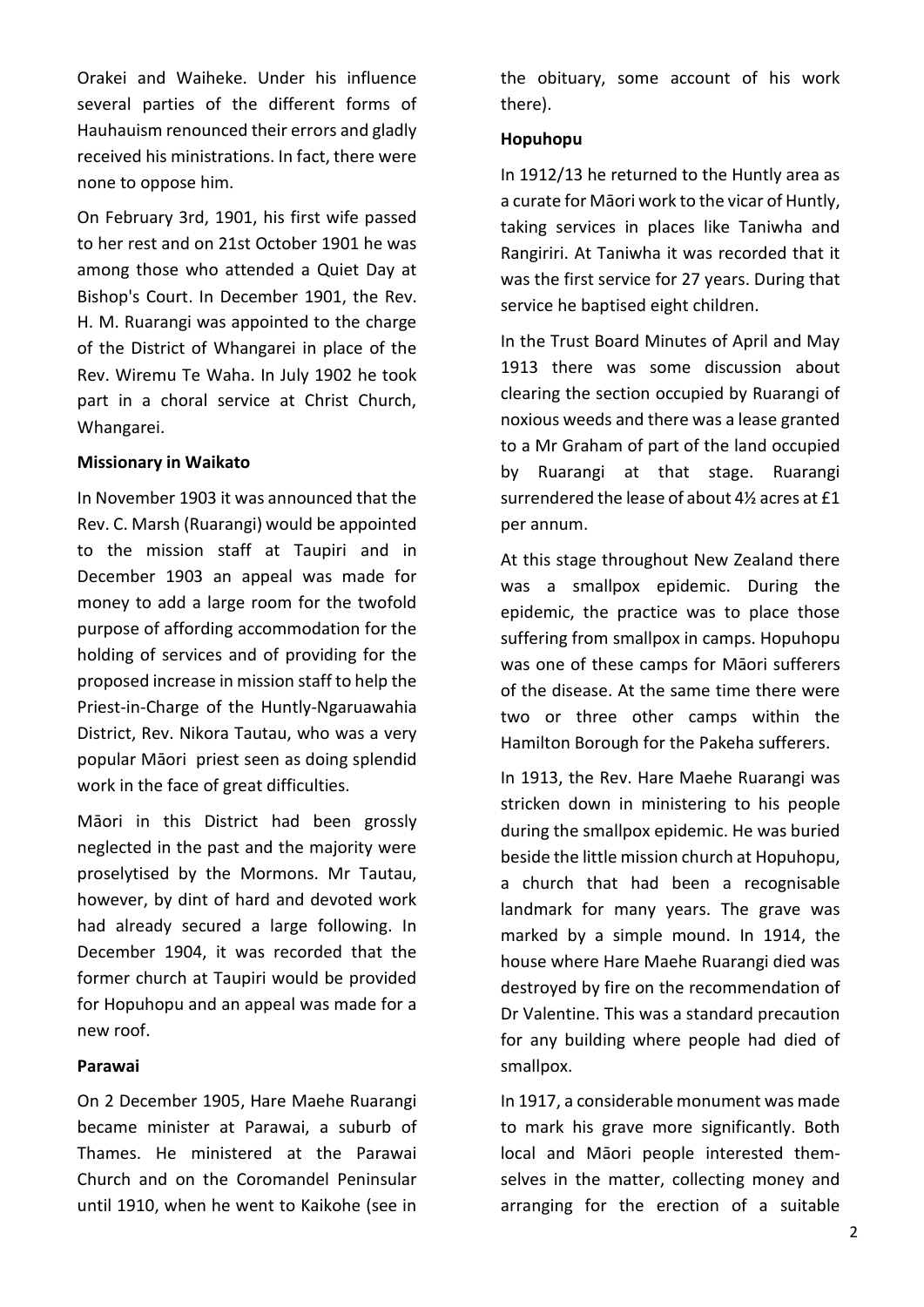memorial. It was decided that the memorial should be as simple in form and as permanent as possible. A cross after the fashion of that erected on the spot where Bishop Patterson was martyred in Melanesia was designed by the Rev. J. L. A. Kayll and made locally by the Huntly Timber Company.

The Rev. J. L. A. Kayll, vicar of the parish, the Rev J. T. McWilliam, assistant superintendent of the Māori Mission, the Rev. Hari Raiti, Priest-in-charge of Māori work in the Waikato, Daniel Kerehoma and Mr F. Harris (whose knowledge of cement work made all the difference) repaired to Hopuhopu and erected the memorial. According to the report in the Church Gazette, November 1st, 1917, the grave was covered with concrete

with a concrete wall erected on the outer edge and the cross erected at the head of the grave. The top of the cross was between 17 and 18 feet from the ground and was painted black and had a very striking appearance.

When this memorial cross, together with a significant part of the surrounds of the grave was removed, I have not yet found out.

| <b>Extract from the Official Records of the 1913 General Synod</b> |  |  |  |
|--------------------------------------------------------------------|--|--|--|
|                                                                    |  |  |  |

#### **Clergy List 1913**

The Reverend Hare Maihi Ruarangi Te Rau College Deacon: 1896 Wai. for Auckland Priest: 1899 Auckland Minister Parkhurst 1896 - 1901 Whangarei 1901 - 1903 Miss. in Waikato 1903 - 1905 Parawai 1905 - 1910 Kaikohe 1910 –

(No Record appears in the next General Synod Report)

#### *CHURCH GAZETTE*

March 1906

#### **Church Work Among the Māori**

## **Interesting Account of Work among the Māori in the Thames District**

*We have received from the Rev. H. Marsh Ruarangi, minister in charge of the Coromandel, Thames, and Paeroa districts, an encouraging and interesting account of the work being done by him in the Thames part of his large parish to which he was appointed last year. Mr Marsh has preached in many of the Pakeha churches of the diocese at different times, and we are sure that his account of his work will be read with pleasure by his many European friends scattered throughout the diocese.*

*His chief church is situated at Parawai, a suburb of the Thames, and was in need of repair when he took charge. Writing of this church, he says: 'We have now finished painting the Church of the Holy*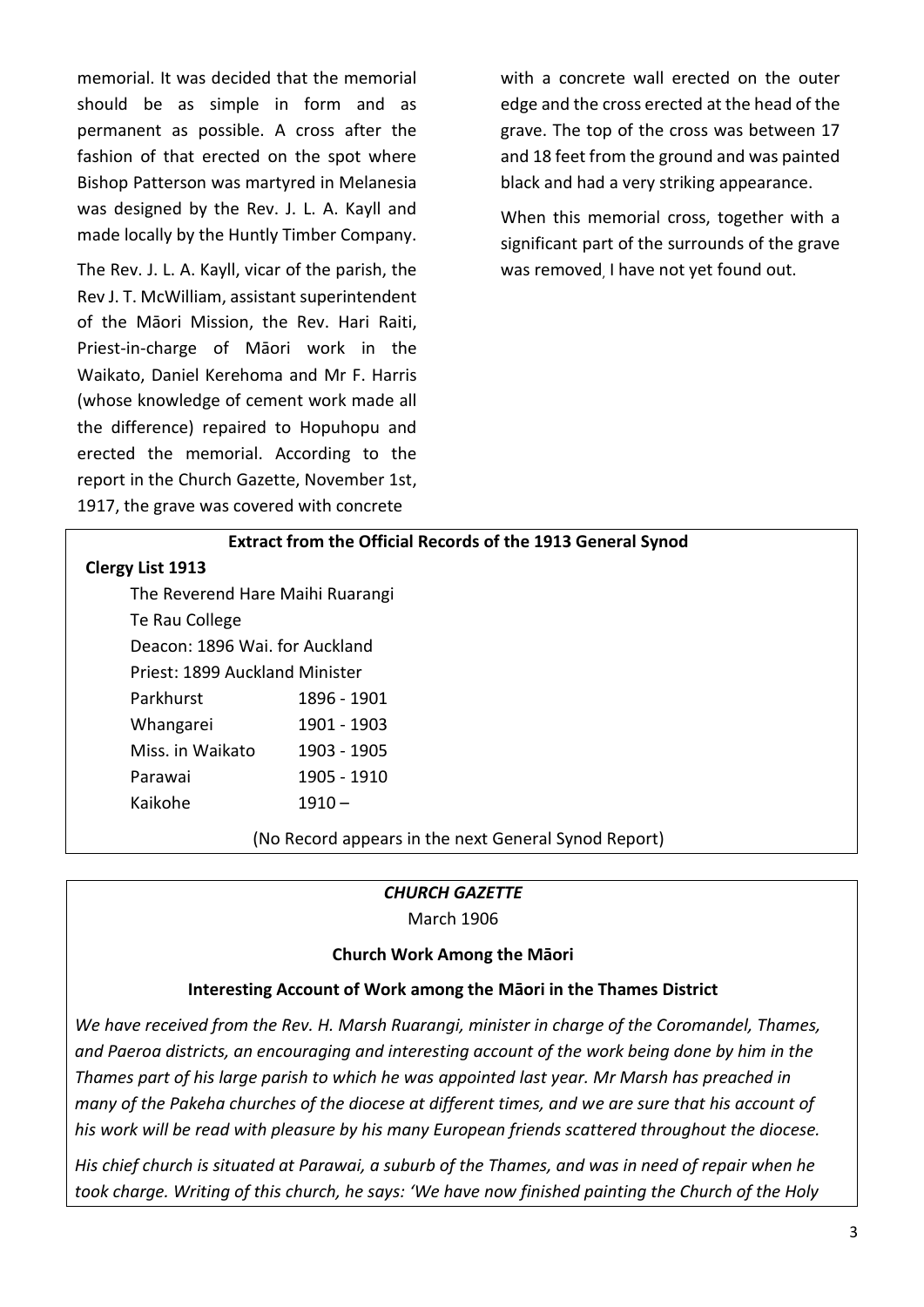*Trinity, and have thoroughly repaired it inside, and have added a font, prayer desk, credence table, and a cross for the altar. The latter was kindly presented to us by the Vestry of St Alban's Church, Mount Roskill. We have also procured a new altar cloth, and a new linoleum for the sanctuary. The Vicarage also has been painted and renovated. The repairs to the church and Vicarage have cost over £20, the whole amount having been collected by the Māori, and we still have a small surplus in the bank.*

*At Kirikiri, a settlement about two or three miles from Parawai, there is also another church of ours, which is sadly in need of repair, requiring, first of all, a new iron roof and a coat of paint. Having repaired the principal church, viz., that at Parawai, we are now making efforts to do the same for that at Kirikiri, and in order to obtain funds towards meeting the expense, there will be a combined English and Māori concert held in Thames on the night of March 23rd. Many Europeans of the Thames have kindly offered their services, and the Orchestra String Band, and possibly the Hauraki Brass Band, will also help us. The Māori items will consist of poi dances, songs, and physical drill by several old St Stephen's boys and others.*

*The Lord Bishop of the Diocese will visit us in April, when we hope to have at least forty candidates to be confirmed. Most of these have been under instruction since November. One pleasing feature about these candidates is that ten couples that have been married according to Māori custom will, in March, be married according to the rites of the Church.*

*We have now a properly organised choir in connection with Holy Trinity, Parawai, consisting at present of fourteen voices, singing the four parts. In the training of the choir, we are receiving great help from Piripi Pou, an old St Stephen's boy, who is working in the Thames Post Office.*

*At the request of the Europeans living at Parawai, and with the consent of the Rev. Dr O'Callaghan, Vicar of St George's. Thames, when I am at home of a Sunday evening, we have a combined English and Māori service at 7 p.m. It is unusual for Māori to have evening service at night, they always having their evening service at 3 p.m., and so we have had to provide new lamps for the church. So far, the services have been very well attended by members of both races.*

*'In all these things which God is allowing us to do' we render to Him the glory.'*

*The following letter has been sent to all the clergy within easy reach of the railway. If any of our lay friends feel moved to send a contribution, it will be most thankfully received:*

*St Paul's Vicarage, Huntly, February 12, 1906*

*Dear Sir: - It is intended to repeat the Sale of Work (as held last year) in aid of the Māori Mission, on March 17th, at Ngaruawahia - the date of the annual regatta - and in connection with the same there will be a refreshment booth. I am therefore repeating my appeal to all parishes and parochial districts (within rail communication) to assist in the object by contributing either a parcel of work for the Sale, or a hamper for the refreshment booth, or, if you can manage it, both.*

*I may point out that light fancy work, such as tray cloths, doyly's, etc, find a readier sale that heavy articles, and the Māori buy good articles, such as pinafores and children's clothes, etc., nicely made, more readily than the inferior make of articles. Small dolls (dressed) also find a ready sale. Sweets,*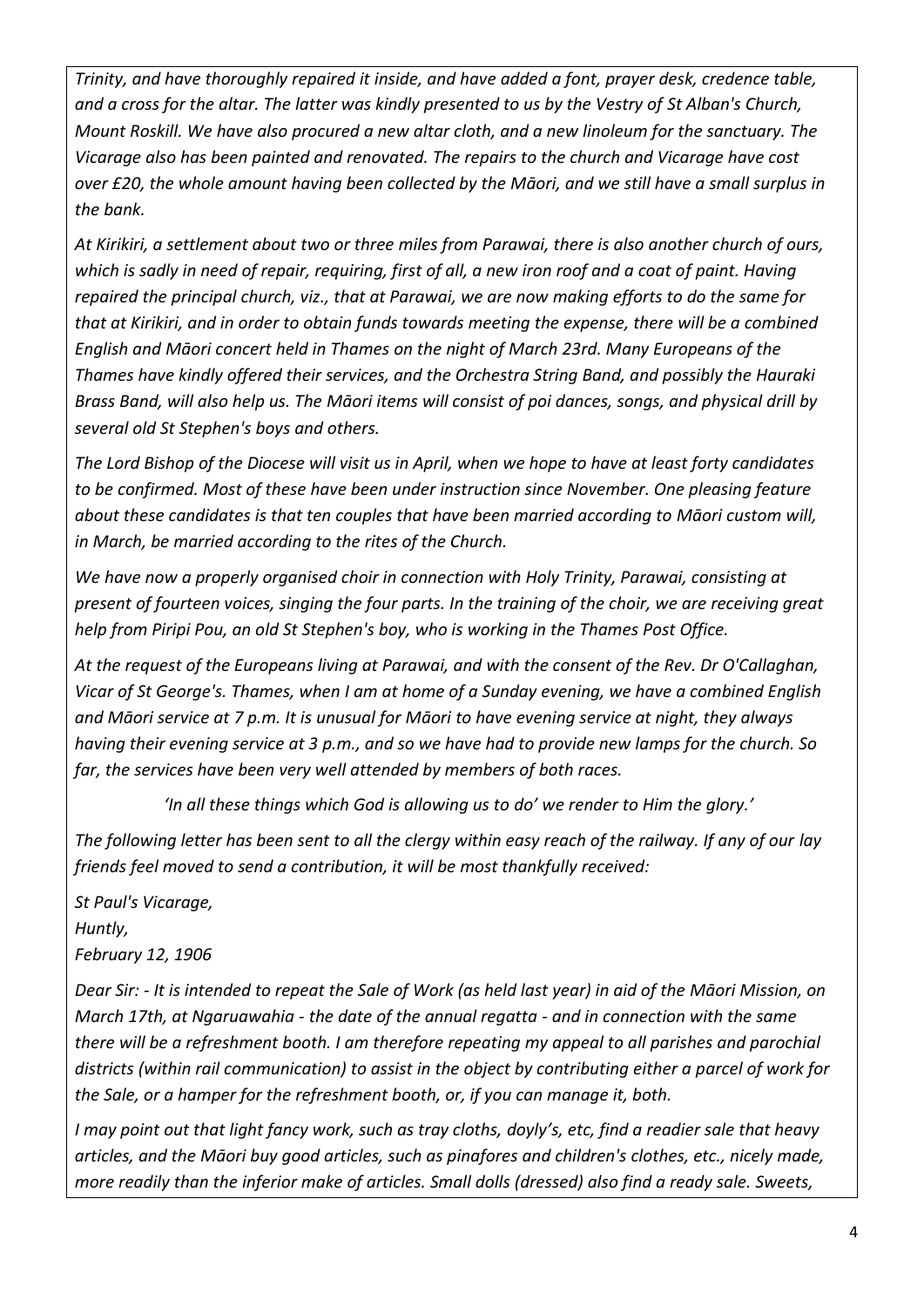*cakes, fruit, etc., will be most useful for the booth.*

*Will you kindly let me know if your parish will contribute to the above, and what you will contribute. I make this request so that we may know what to expect, e.g., a parcel for the sale, or a hamper of cakes, or a case of fruit for the booth.*

*Last year the 'tent' realised something like £30. Will you do your best to make it £60 this year?*

*Any goods sent must be forwarded from Wednesday,14th, to Friday, 16th, not later, and consigned to the Rev. Kerehoma, Ngaruawahia.*

*Relying on your co-operation and support.*

*Yours very truly,*

*A. J. BECK*

*Vicar and Chairman*

*We would ask Church people who attend the regatta to visit the Mission tent, both during the day and in the evening too. In the evenings there will be a short service held, and after that magic lantern exhibitions, singing, etc. This will be mainly for the Māori, who will be there for several days, but, of course, all will be welcome, whether Māori or Pakeha*.

## *CHURCH GAZETTE* (April 1907)

## **'Results of the Māori Mission' by the Rev. H.M. Ruarangi**

## *A Notable Utterance*

*It is now nearly a hundred years since the first Christian sermon was preached in New Zealand; and I wonder how many in this hall tonight have thought of the far-reaching effects of that event? A hundred years ago, we see a land where scarce a white man has set foot - a land inhabited by a people of whom it might be truly said that their pastime was the making of war - a people numbering some hundreds of thousands, the people to which I have the proud privilege to belong.*

*We look back to the days of our ancestors and perhaps one of the first things that strike us when we compare them with ourselves, their descendants, is, that in numbers they were very much greater, and in physical health and strength they were, as a people, much superior. This, of course, is due to the fact, which has been so often pointed out, that the following of war and the necessity of living in high places, produce a hardy and healthy people.*

*One is often asked the question, 'Do you think that Christianity has done any good to the Māori people?' In answering this question, one lays aside the obvious reply, which, I take it, all of us here tonight believe, that necessity is laid upon us to preach the name of Jesus Christ to all people, the only name under heaven given among men whereby we must be saved. One would lay aside this reply and would ask you to think of what the position of us Māori was before that name was preached to us.*

## *In Olden Time*

*Think of how each man went in fear of his life. Think of the bloodshed, when sometimes whole settlements would be blotted out of existence, and man often ate his fellow man. Or think again of*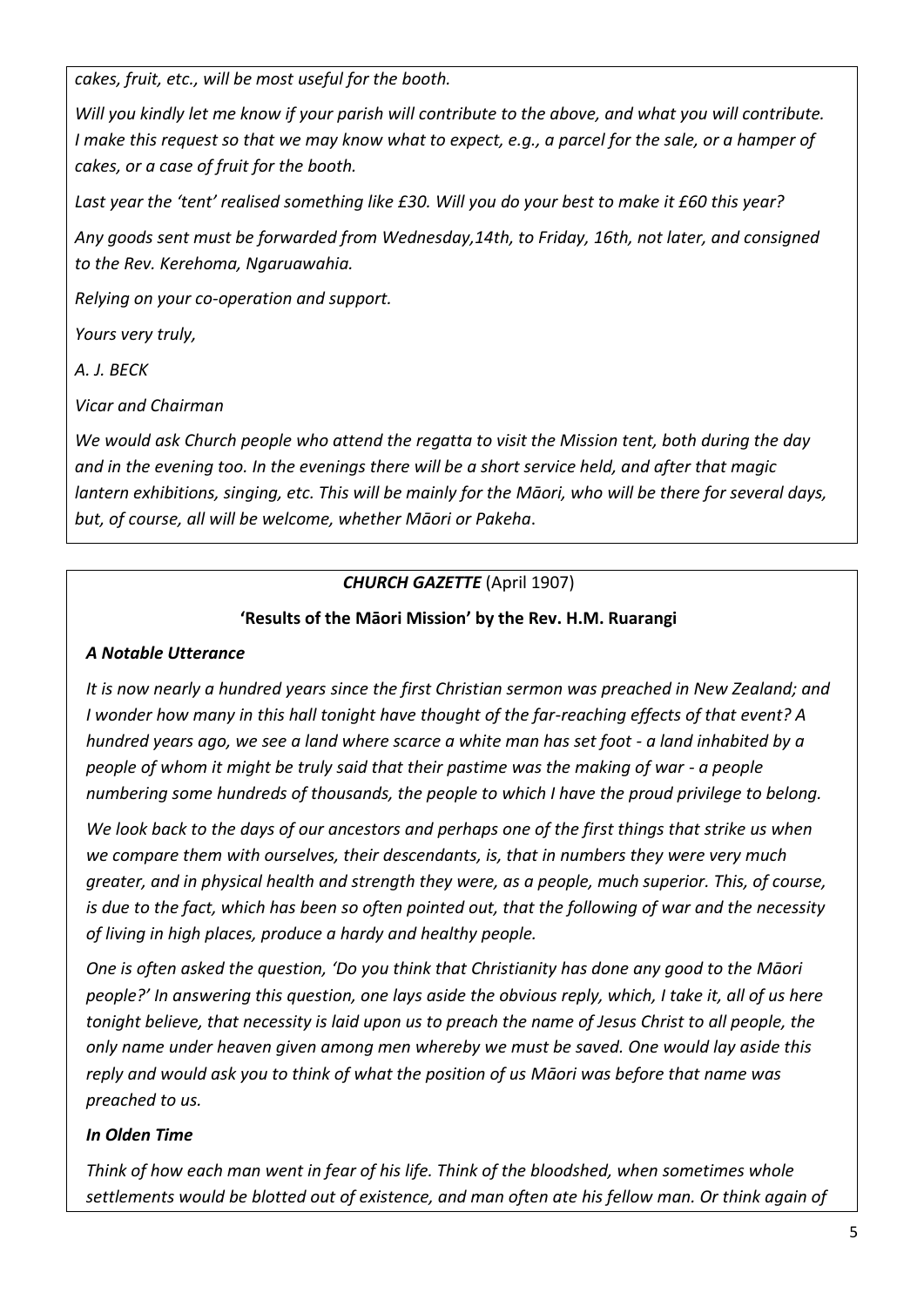*the spiritual state of the people, when a man might at any time be killed by makutu or by having broken through some rule of tapu. Think of these things, and how, by faith in Jesus Christ, war has been abolished, and the fear of death from makutu and such like things no longer enslaves the heart of the Christian Māori; and then you will not wonder that we Māori thank God that the name of His Son has been preached to us; the name through which so much good has come to us.*

*There are many Māori in New Zealand, in this very diocese, who, because of want of faith in Jesus Christ, are still in bondage to the fear of makutu, of tapu, and of tohungas. It is our privilege and duty to try and lead them to the faith, that they may be saved from these things which enslave their souls. I know that we are not as numerous or as healthy as our ancestors were; but I also know that this is not due to Christianity.*

*With the influx of the Pakeha into New Zealand, which, remember, was only made possible by the fact that Christianity had been accepted by the Māori before you Pakeha could come in numbers here at all, with that influx came also many things which have not been a blessing, and it is to these things, and not to Christianity, we must look, if we wish to find the causes of the errors and weaknesses which affect my people. Christianity and civilisation sometimes do not mean the same thing.*

## *Work of the C.M.S.*

*When I hear some people asking what good Christianity has done to the Māori, and asking the question in a sneering way, I often think of a story I heard of some men who were wrecked on one of our coasts many years ago. They knew that the Māori were supposed to be cannibals, and they were therefore in great fear that they would be eaten. They began to journey inland, and, on reaching the top of a hill, they saw a Māori settlement on the other side. Their knees shook under them with fright, and they felt they were already as dead, when one of them noticed that one of the buildings in the settlement was a Christian church. Then their hearts were glad, for they knew they were safe, and they went down into the settlement with joy and confidence. If you had asked those men, 'Has Christianity done the Māori any good,' don't you think they would have said 'Yes'?*

*Thus far I have spoken of the general result which has followed from the work begun by the Rev. S. Marsden in the year 1814, and carried on until recent years, as far as the Church of England is concerned, by the Church Missionary Society.*

## *Present Work*

*Let us now look at the position which confronts us of this day and generation in this diocese. As doubtless many of you know, the Church Missionary Society some three or four years ago withdrew from this colony and handed over the work among the Māori to the Church in New Zealand. This responsibility has been undertaken by us, and, at the last meeting of General Synod, a bill was passed appointing a Māori Mission Board, representative of the whole of New Zealand, whose duties are, shortly, to assist the work financially in each diocese. What is the nature of the work that is being done, and what are the problems that we have to face in this diocese?*

*Since my ordination I have worked in districts to the North, and in districts to the South of Auckland, in the Kaipara, in Whangarei, in Waikato, in the King Country, in the Thames, and on the Coromandel Peninsula, and it has been my experience that in some districts, as for instance, in all those to the North of Auckland, the work to be done is that of building up the Christian*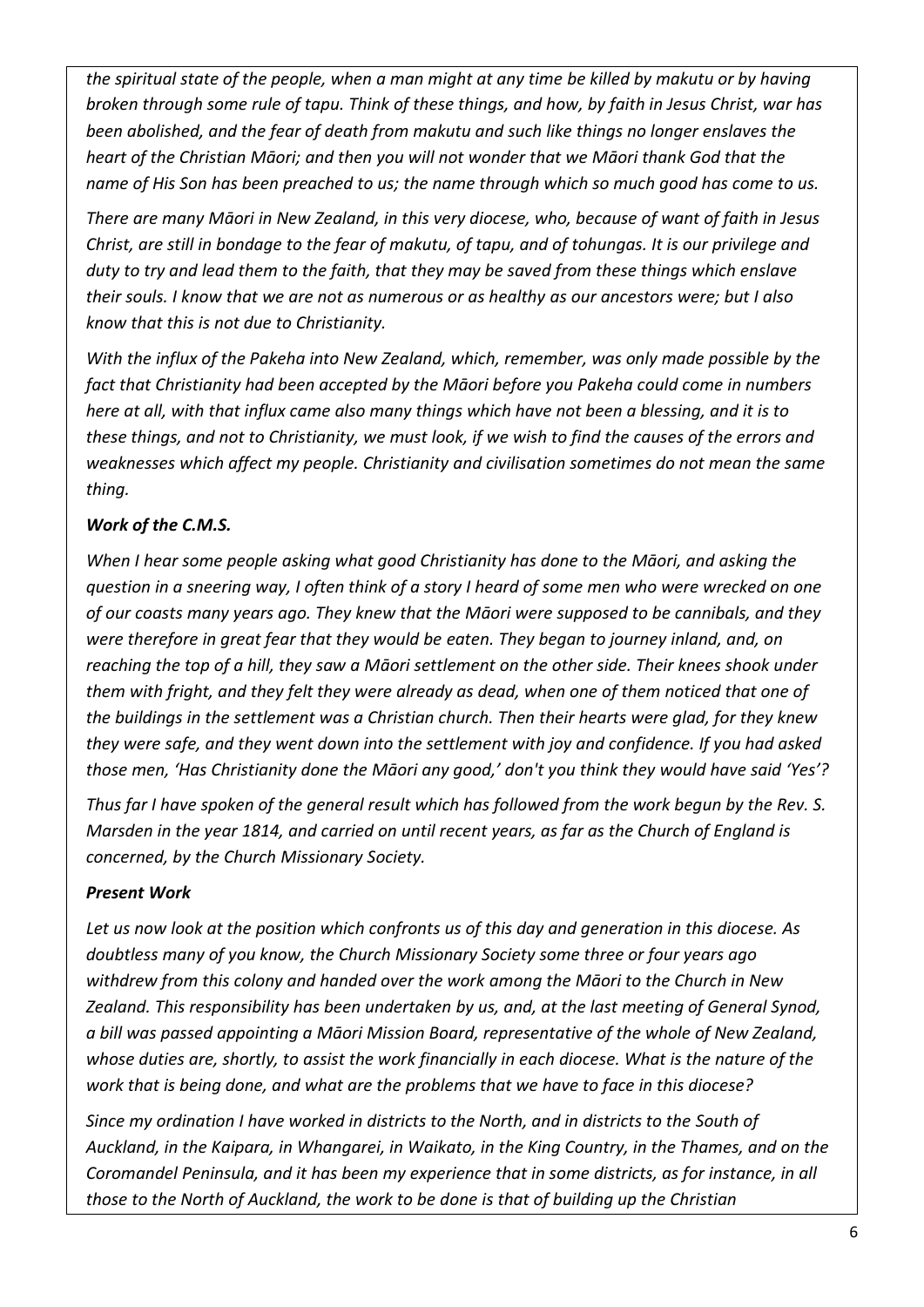#### *congregations*

*The duties of the clergymen are purely pastoral. On the other hand, the work in many places, such as in the King Country and in Waikato, is more of a missionary nature, being amongst people that, owing to various causes, have thrown over their faith in Jesus Christ as their only Saviour, and in many cases are not glad to have missionaries amongst them. In the North of Auckland, you would not hear the remark which was made to me in Waikato some little time ago. I had visited a settlement, and in the evening, I said, 'We will now have service.' 'All right,' called out a man, 'but cut your sermon short.'*

*The work in Waikato, in the King Country, and in the Thames and Coromandel districts, is very difficult, owing, first, to the large extent of country to be covered, and, secondly, to the scarcity of clergy. If you look at the map of this diocese, you will notice that these districts make up nearly half the Māori population of the diocese, and yet there are only four of us clergy at work there. The amount of country each of us has to cover, and the very large number of settlements to be visited, make us feel that if the Church wishes the foundations of the Faith to be well laid, and the after building to be sure, our number must be increased.*

*In my own district, if I wish to take a circular trip around it, it means a journey of two hundred and fifty miles, some of which have to done on horseback, and there are about forty settlements to be attended to. And yet my district is by no means the largest, two of my fellow clergy having charges very much more extensive, containing many more settlements, and being far more difficult to work.*

*But though the difficulties may be great, the work is steadily progressing and in settlements where, a few years ago, it was difficult and sometimes impossible to have a service, the people now willingly hear us. In places many have been baptized, and gradually they are being led on to Confirmation, and Christian marriage is being reinstated in the place of the Māori marriage.*

## *Results*

*Recently, in one settlement, I had the joy of baptising thirty-four people, adults and children, at one time. In another settlement I married three couples at once, while a little time back I married eight couples before their Confirmation. I may here say that these people had already been married according to the Māori method of marriage, but that we always marry them according to the rites of the Church before they can be confirmed.*

*What I find happening in my own district is also true of the districts of my fellow clergy to the south of Auckland, so that we may say that in every part the doors are standing wide open; but there are so few of us that we cannot take full advantage of the opportunities that await us.*

## *Native Generosity*

*To touch for a moment on finances. It is interesting to note that the Māori congregations throughout the diocese collected a sum of over £600 towards the Church's work amongst themselves during the year ending March 31st, 1906. Over £150 of this money went towards increasing the stipends of us Māori clergy, so that our former stipend of £60 each per annum was slightly increased. Of course, the greater portion of this money was collected by the Christian congregations in the North.*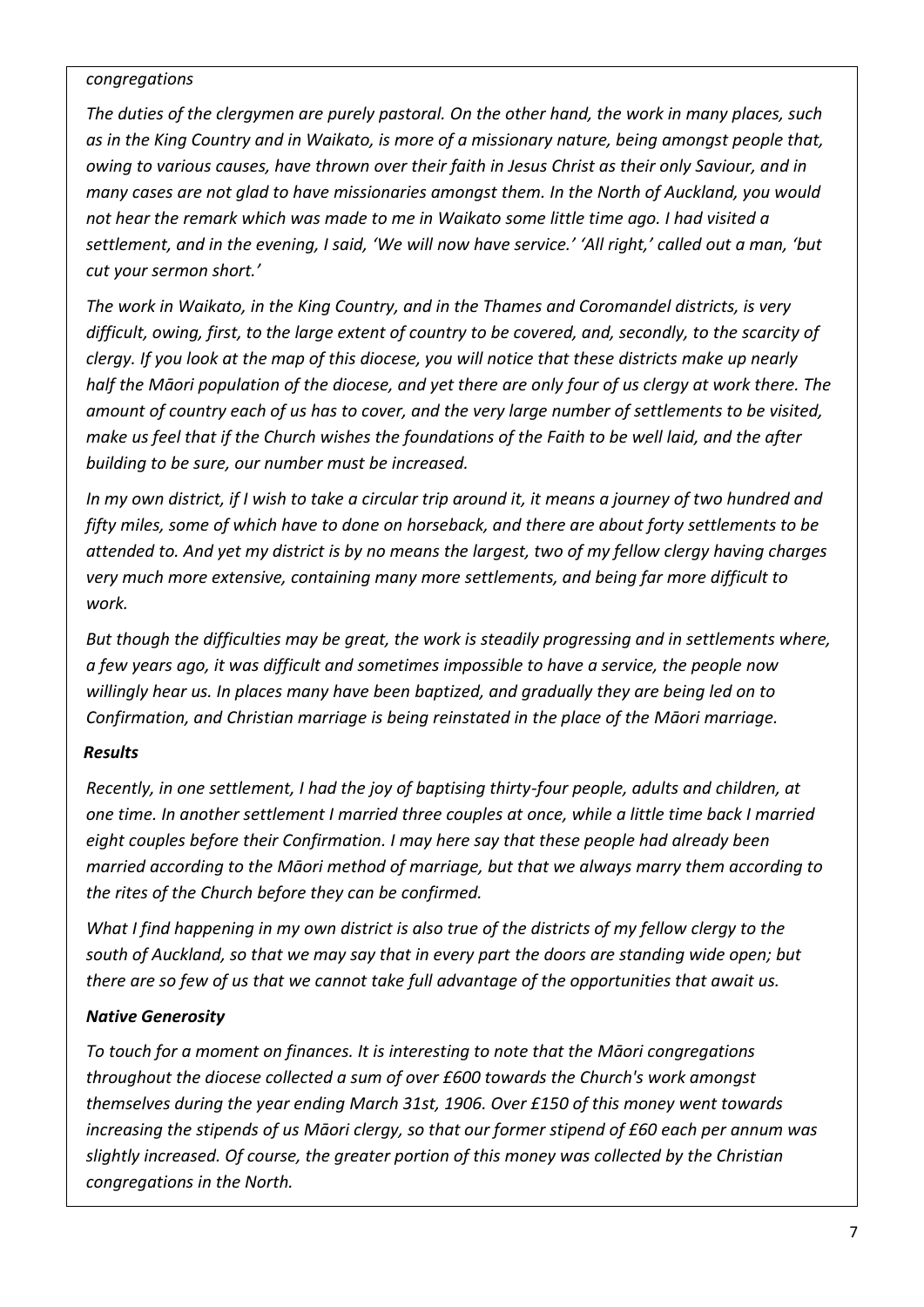#### *Education*

*Here in Auckland, you have another department of the Church's work amongst us Māori. In Parnell, you have the boys' school of St Stephen's and the Queen Victoria School for Māori Girls. I have heard people say that they do not believe that the Māori should be educated, for they all go back to their settlements, and lose all the good that they have received at school. I know that some do not get much benefit from their education, but to say that this is true of all of them, or of the greater number of them, is a mistake.*

*I have the honour of myself being an old St Stephen's boy, and if it were true that our education does us no good, well I would not be speaking to you here tonight. In this diocese there are seven of us Māori clergy who were educated at St Stephen's, and the Bishop has not yet taken our licenses away because our education has done us no good, or because we are all failures.* 

*In my work in this diocese, and in the Diocese of Waiapu, I have found that very many of my best helpers have been old scholars of St Stephen's and Te Aute. In my present district my chief lay reader, and the teachers of the choirs in two of my churches, are old St Stephen's scholars doing good work for the Church and for the people in every part, and holding good positions, so that of St Stephen's it cannot be said, except in ignorance, that the work that has been done in the past, or that is being done at present, is a failure.*

## *Work among Māori Women*

*The Queen Victoria Girls' School, as you know, has not been very long at work, so that we are not able to say much about the results of what it has done. But of those who have left the school, I do not know of any of whom it might be said that their education did them no good; while I do know of several whose education has already proved a blessing to themselves and to their people. To take only one instance: as you will see from our leaflets, two Pakeha ladies have recently gone into the Waikato to work amongst the Māori women and children there. With them has gone a Māori girl from the Victoria School, and already she has gained the love of the people and is doing excellent work.*

*And this is the kind of work that is so much needed amongst my people - the teaching of the mothers in matters connected with the care of their children as regards both their bodies and their souls. It is with deep thankfulness to God that we see this work begun, and we hope that in a few years we shall have scattered about the diocese other Pakeha lady missionaries helped by girls from the Victoria School.*

## *In Conclusion*

*You have a Pakeha saying, 'Unity is strength,' and this applies in the Church's work as truly as in other things. I have tried shortly to tell you something about the kind of work to be done, and how we are seeking to do it. If an army is fighting, it cannot succeed unless it is helped and sustained by the people at home.*

*It seems to me that we who are working out in the field are like those who are fighting in war. If we are not backed up by you people, we cannot succeed. Remember, we are all members of the one Church, of the one body of Jesus Christ. The welfare and strength of any one part bring good to the whole. Unity is strength, and therefore we feel that if your sympathy and prayers are weak,*